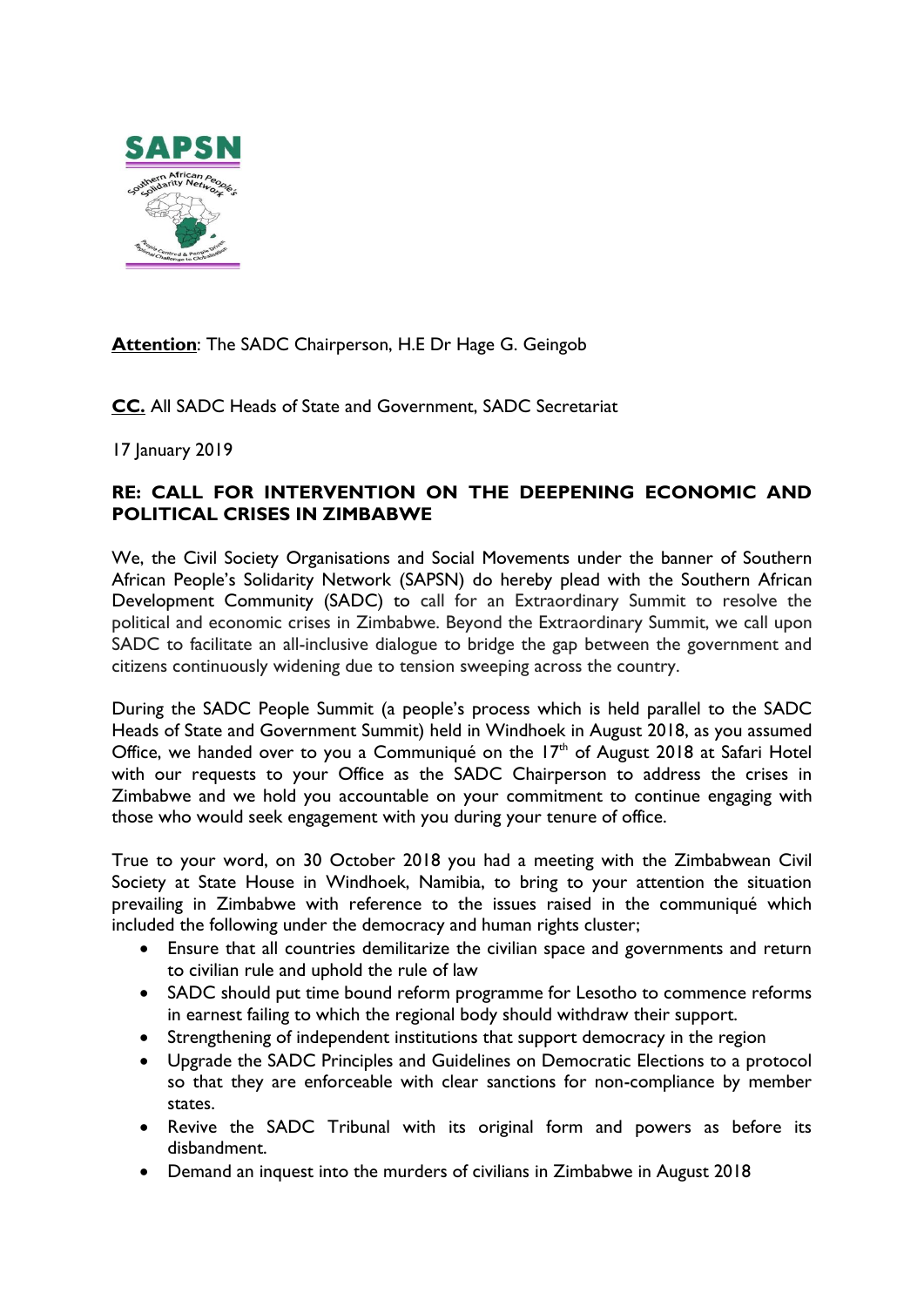• SADC and AU must develop action plans and implement initiatives that strengthen democracy before, during and after elections as well as ensure that election observer missions move from election observation to election monitoring.

Post these two engagements with you, Zimbabwe has seen implementation of an inquest into the murders of Civilian in Zimbabwe in August 2018 through the Monthlante Commission of Enquiry during the  $4<sup>th</sup>$  quarter of 2018. As much as Zimbabweans thought this was a positive step, regrettably a repetition of the same events occurred with the situation in Zimbabwe now becoming dire politically and economically. The state's heavy handedness on civilians and the clamp down on human rights defenders is creating a huge threat to civil liberties and freedoms in a democracy and we are calling upon SADC to intervene and implore Harare to stop these human rights abuses and assist Zimbabweans in building a true democracy going forward.

SAPSN appreciates the role of SADC in promoting economic development, peace and security, alleviating poverty and enhancing the standard and quality of life of the people of Southern Africa through regional integration. Therefore we once again plead with you to expeditiously intervene in the Zimbabwean situation, noting the issues outlined hereunder;

# **We are Concerned by:**

- Continuous economic decay characterised by high unemployment rate, skyrocketing prices of basic commodities and the overall high cost of living;
- Deteriorating social services including health and education;
- Currency crisis following the introduction of a surrogate currency (Bond Note) by the government in 2016. Since its inception, the government insisted on the 1:1 parity between the Bond Note and the United States Dollar. However, the adoption of neoliberal economic policies by the current regime distorted the 1:1 exchange rate between Bond Note and USD giving birth to the multitier pricing system. . As of now the government is showing no political will to resolve the currency crisis which has seen inflation rising to above 200%.
- The fuel crisis in Zimbabwe which loomed from the final quarter of 2018 exacerbated by lack of foreign currency in the country. In response to the acute fuel shortages, worsened by the unrealistic price structure and festering arbitrage opportunities, the government hiked fuel prices by over 200% making it the most expensive in the world.
- Violent clashes between protesters and security forces following fuel price increase leading to deaths and injuries;
- Violation of human rights;
- Heavy presence of military and security forces in the streets;
- Shrinking of civic and political space demonstrated by interception of communication and the general infringement of citizenry freedoms and liberties;
- Government crackdown on human rights defenders and civic leaders.

### **We are Worried that:**

- The unfolding events in Zimbabwe might escalate into a regional threat as refugees flee from the political and economic crises to neighbouring countries.
- The continuous political tension might escalate into a civil war as the government is placing blame of the current turmoil on the opposition political parties and civilians.